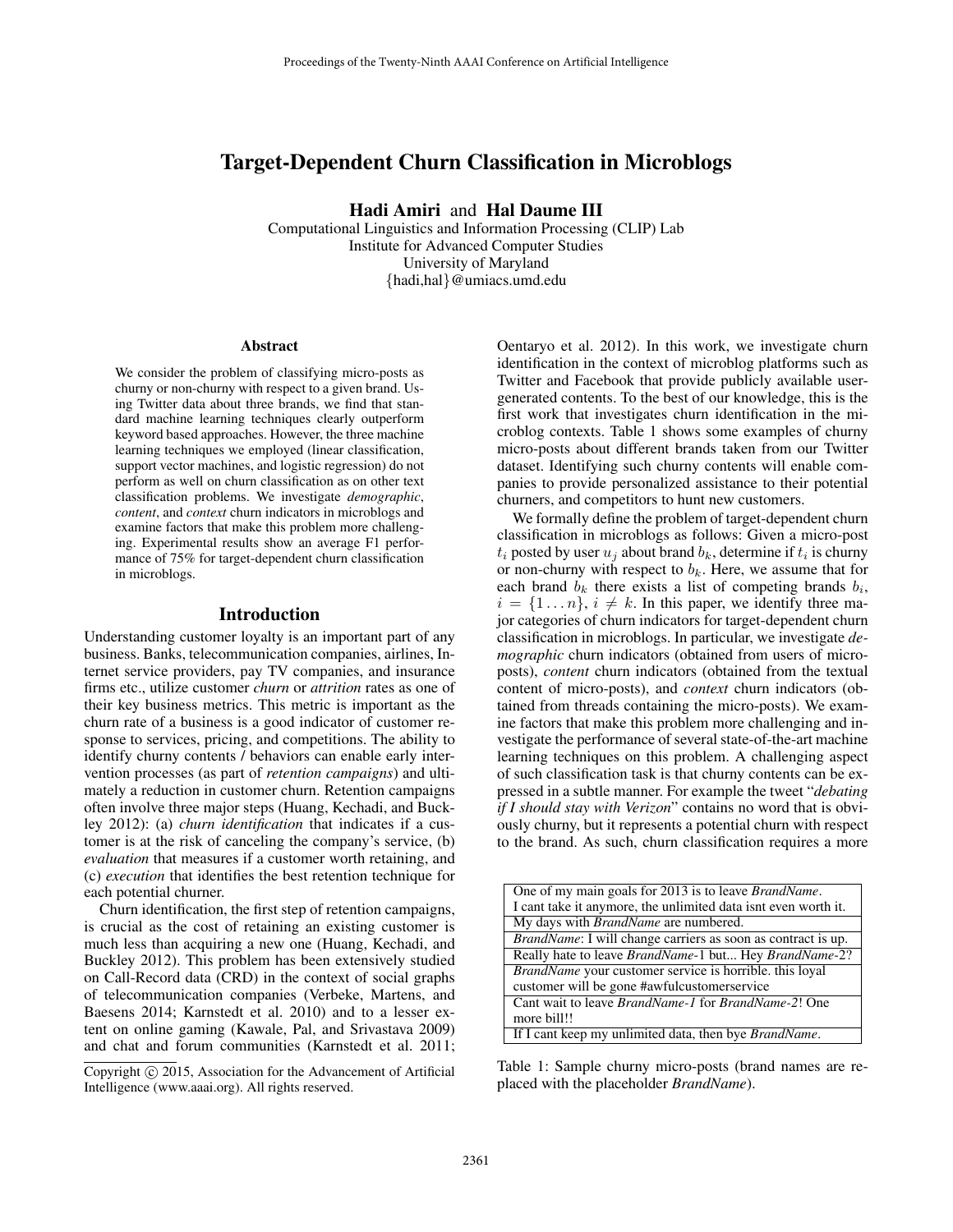solid understanding of the natural language.

We conduct experiments on a Twitter dataset created from a large number of tweets about three telecommunication brands. Experimental results show an average F1 performance of 75% for target-dependent churn classification in microblogs. Our dataset is available at www.umiacs.umd. edu/<sup>∼</sup>hadi/chData.

# Preliminary Analysis

In churn classification, one may suspect that there are certain words that can be used to express churny contents. Therefore, it might be enough to produce such a list of keywords and rely on them alone to classify micro-posts as churny or non-churny. To test this hypothesis, we manually created a list of 50 potential churny terms and phrases<sup>1</sup> based on a preliminary examination of our twitter dataset (see Section 4) and Wordnet synonyms. We then designed a rule-based classifier that labels micro-posts as churny or non-churny with respect to a target brand based on the presence or absence of such keywords (along with the brand name) in micro-posts respectively. Table shows the performance of the rule-based classifier on the positive (churn) class based on the standard precision, recall, and F1-score measures.

As the results show, the rule-based classifier has a very low precision and therefore low F1 performance<sup>2</sup>. Our closer look at the data reveals five major reasons that lead to the poor performance of the rule-based classifier:

First, there exist comparative micro-posts in which users compare two / several brands against each other and express their intention about leaving one brand for another. Such micro-posts are only churny with respect to one brand but not the others. However, the rule-based classifier labels the micro-posts regardless of any target brand. This greatly reduces the performance of the classifier.

Second, simple language constituents such as prepositions are important in accurate classification of micro-posts with respect to target brands. For example, prepositions like "*to*" and "*from*" can simply reverse the class of a micropost with respect to a brand, compare phrases like "*switch to BrandName*" vs. "*switch from BrandName*". These important indicators are simply ignored by the rule-based classifier.

Third, negation has an important contextual effect on churn classification. It can simply reverse the label of a micro-posts. For example, the rule-based classifier will mistakenly label the micro-post "*BrandName is awesome, I'll never leave them*" as churny with respect to the brand.

Fourth, the presence of a churny keyword does not necessarily convey churny contents. For example, the micro-posts "*BrandName-1 to give BrandName-2 customers up to* \$*450 to switch*" or " *I need a little BrandName's #help b4 leaving*

| <b>Brand</b> | Churny | Non-churny | $\mathbf{p}+$ |      | F1+  |
|--------------|--------|------------|---------------|------|------|
| Verizon      | 447    | 1543       | 36.5          | 74.7 | 48.9 |
| T-Mobile     | 95     | 978        | 39.0          | 79.5 | 50.1 |
| AT&T         | 402    | 1389       | 35.4          |      | 48.4 |

Table 2: Performance of the rule-based churn classifier for three brands. Churny and Non-churny columns show the number of churny and non-churny micro-posts for each brand respectively.

*the states*" contain the terms "*switch*" and "*leaving*" respectively, but they are not churny with respect to the brands.

Finally, churny contents can be expressed in subtle ways as in "*debating if I should stay with BrandName*" or "*in 2 months, bye BrandName*" that contain no obvious churny keywords but clearly express churny contents with respect to the brand. Such micro-posts are simply missed by the rulebased classifier.

We conclude from these preliminary experiments that it is worthwhile to explore the major indicators for targetdependent churn classification in microblogs. We introduce these indicators in the subsequent Sections.

## Churn Indicators in Microblogs

We introduce three categories of churn indicators for targetdependent churn classification in microblogs.

#### Demographic Churn Indicators

Demographic features contain user-specific information that can help classifiers to learn churn classification based on user profiles. These features are shown in Table 3 and are expected to provide useful signals to learn churn classification. For example, if a user is not active with respect to any competitors, then he is less likely to send churny contents about a target brand, or users who often share URLs are more likely news agencies or brand sale representatives who almost never send churny contents about brands. Here, we define an *active day* as a day in which the user sends at least one micro-post about the target brand. We also compute the average *friend* activity ratios for each user to account for the social influence on his behavior. Furthermore, we take into account information like number of friends, followers and etc that have been shown to be highly useful for churn classification on forum and call record data (Karnstedt et al. 2011).

#### Content Churn Indicators

Content Features represent semantic information extracted from the content of micro-posts. These features are shown in Table 4. N-gram features are usually employed by corpusbased techniques and have been shown to be useful for various text classification problems. In addition to the n-gram features, we find that the neighboring words of brand names in micro-posts often contain rich contextual information for churn classification. We capture the effect of the neighboring words of brand / competitors by considering 2k features representing the left and right  $k$  neighboring words of the brand, and  $2k$  features representing the left and right  $k$  neighboring

<sup>1</sup> Sample set of churny keywords used: {*leave, leaving, switch, switching, numbered, cancel, canceling, discontinue, give up, call off, through with, get rid, end contract, change to, changing*, . . . }.

<sup>2</sup>Later experiments using the churny keywords as features of our classifiers did not yield to better results except with linear regression that yielded to a slightly better but still poor performance.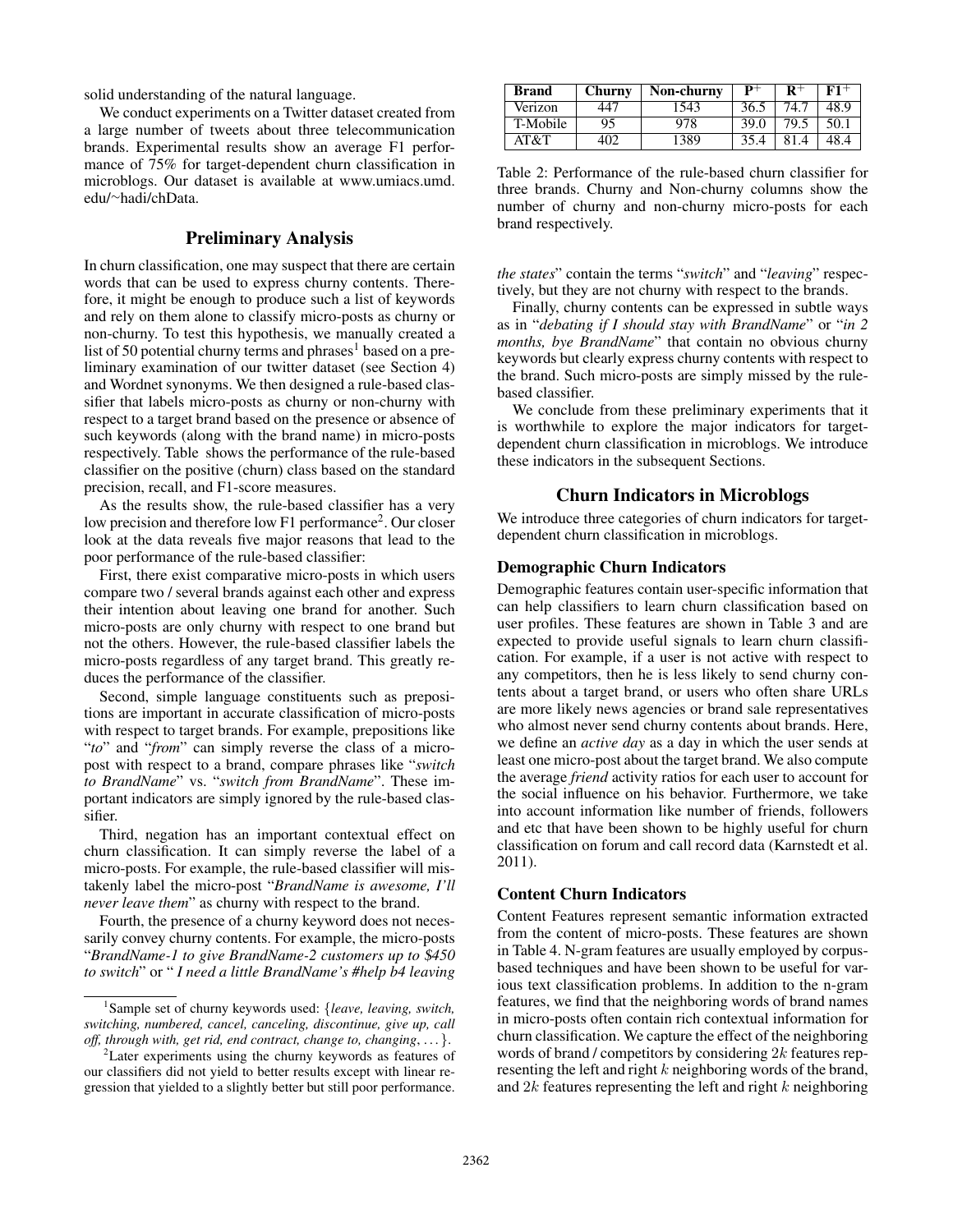| <b>Description</b>                                    |
|-------------------------------------------------------|
| Activity ratio:                                       |
| average No. of posts about brand/competitors per day  |
| ratio of active days about brand/competitor           |
| average time gap between posts about brand/competitor |
| ratio of urls in posts about brand/competitor         |
| average No. of words in post about brand/competitor   |
| Average of friends activity ratios                    |
| # followers and friends                               |
| If user has bio information                           |
| If bio contains URL                                   |

Table 3: Demographic indicators extracted from user / author profiles.

| <b>Description</b>                           |
|----------------------------------------------|
| Unigrams / Bigrams                           |
| Neighboring words of brand/competitors names |
| Syntactic and Comparative marker features    |
| Sentiment features                           |
| Tense of tweet                               |
| News indicator features                      |

Table 4: Content indicators for churn classification. These features will be extracted from the content of the target micro-posts.

words of all competitors (in the experiments, we set  $k = 3$ ) as it leads to superior performance).

In addition, we rely on syntactic parse trees to identify expressions describing the target brand<sup>3</sup>. In particular, for any dependency relation  $rel_i$ , except the negation relation, between the brand name and any word  $w_i$ , we generate a feature as " $rel_i-w_j-Brand$ " or " $rel_i-Brand\cdot w_j$ " depending on the role of brand as a governor or dependent in the dependency relation. We also extract such features from the dependency relations that contain a *verb* as their governor or dependent. This is because verbs, especially action verbs, capture most content information in sentences (Levin 1993). To tackle with negations, if any word included in the resultant syntactic features is modified by a negation word, we add a prefix "Neg−" to all its corresponding features. Figures 1(a) and 1(b) show the syntactic features extracted for the tweets "*I will leave Brand*" and "*I will never leave Brand*" with the transitive verb "*leave*" respectively.

Furthermore, we observed that the *prepositional*, *direct object*, and *nominal subject* dependency relations are the main syntactic relations useful to capture the effect of simple language constituents. For example, in the tweet "*I am leaving BrandName-1 for BrandName-2*", the prepositional dependency *prep for(BrandName-1, BrandName-2)*<sup>4</sup> can be used to determine that the churn is in favor of *BrandName-2*, and the nominal subject *nsubj(leaving,I)* and the direct



effect: {*Neg-dobj-leave-Brand*, *Negnsubj-leave-i*, *Neg-aux-leave-will*}

Figure 1: Syntactic features extracted from micro-posts content by capturing the effect of negation. In Figure 1(b) the verb *leave* is negated by the negation modifier *never*.

object *dobj(leaving, BrandName-1)* relations can be used to determine the user as the subject and *BrandName-1* as the object of the post. These features together can capture the effect of various language constituents in the micro-posts.

To deal with comparative micro-posts, we identify *comparative markers*. For this purpose, we utilize POS tag patterns (in particular comparative (JJR) and superlative (JJS) adjectives) in conjunction with the dependency relations obtained from the syntactic parse trees of micro-posts. As an example, in the micro-post "*TargetBrand has better coverage than CompBrand*", the POS pattern "*better/JJR \*/NN than/IN*" and the dependency relation "*prep than(\*, Comp-Brand*)" can be used to capture comparative effects.

Our analysis also shows that churny micro-posts may carry strong negative sentiment toward the target brands. To account for the sentiment effects, we consider two features indicating the number of positive or negative sentiment terms that co-occur with the target brand in micro-posts. A better approach to capture sentiment information is to obtain target-dependent sentiment score with respect to brands as studied in (Jiang et al. 2011). The approach utilizes the syntactic structure of micro-posts in conjunction with subjectivity clues and target dependent features to determine the sentiment with respect to a given target. We leave this analysis to the future work.

Furthermore, churny micro-posts are expected to have present or future tense. To capture this information, we make use of verb tenses (identified by their POS tag information) and consider three features representing the number of verbs with *past*, *present*, and *future* tenses available in micro-posts respectively. We also observed that news-oriented microposts about brands often carry the brand name as their subject and usually contain a URL. To account for such effects, we consider three binary features indicating if the target brand is the (a) subject or (b) object of the micro-post, or (c) if the tweet contains a URL respectively.

 $3$ We used the Twitter POS tagger developed in (Owoputi et al. 2013) to POS tag micro-posts and then used the resultant POS tagged micro-posts and Stanford parser to generate the parse trees.

<sup>&</sup>lt;sup>4</sup>The prepositional modifiers serves to modify the meaning of verbs, adjectives, nouns, or even other prepositions, e.g. *prep(switching, from)*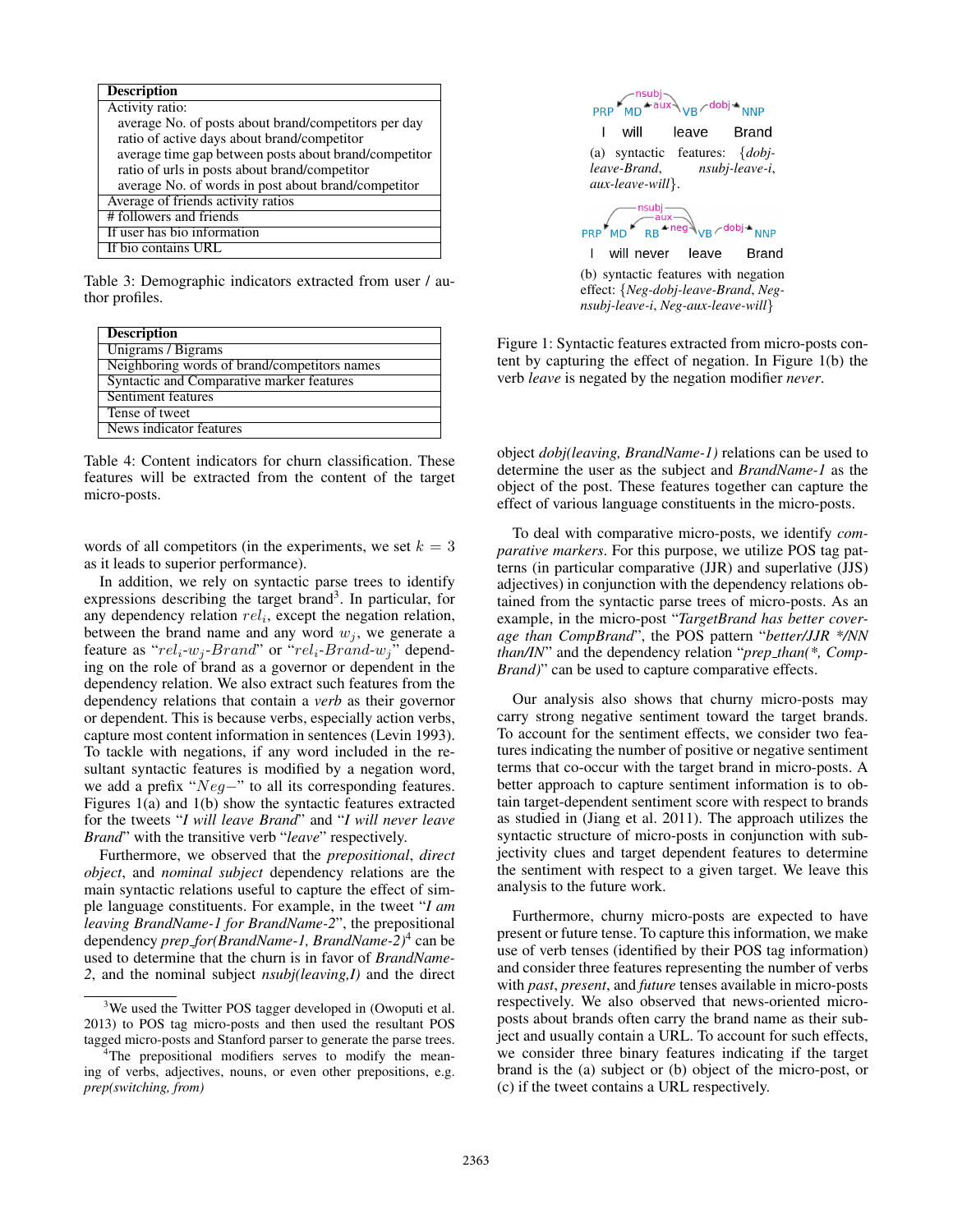+2 Follow

# @VerizonSupport your customer service is HORRIBLE. this loyal customer will be gone #awfulcustomerservice



Figure 2: A thread containing a churny tweet with respect to Verizon crawled from Twitter.

# Context Churn Indicators

Churny tweets may trigger discussions between users and their friends as well as *known accounts* of brands. The known-accounts of a brand are a few official accounts created on Twitter that either act as informers or provide various services to brand customers. These accounts are usually well-publicized and easy to find. In fact, brands participate in such discussions to retain their customers while competitors intervene to hunt new customers. Figure 2 shows a sample thread triggered by a churny tweet.

We expect thread information to be useful for churn classification as threads provide context information about target micro-posts. Table 5 shows churn indicators that can be extracted from threads. We extract content features (as shown in Table 4) for each micro-post in the thread. To distinguish the content generated by different parties in threads, we put the features into different namespaces by adding "*USer-*", "*FRiend-*", "*BRand-*", and "*COmp-*" prefixes to the content features extracted from user, friend, target brand, and competitor microposts respectively. Furthermore, *reciprocity* between user and brand posts (the time difference between the target micro-post, i.e. the classification input, and the first response from the brand) could be a good indicator of churn as we observed that brands respond to churny micro-posts more quickly than non-churny ones. Also, we compute reciprocity between user and competitors as the time difference between the target micro-post and the earliest response from any competitors.

### **Description**

| Content features of user/friends/brand/competitors posts |
|----------------------------------------------------------|
| in thread (as defined in Table 4)                        |
| # posts from user/friends/brand/competitors in thread    |
| # posts in thread                                        |
| Reciprocity between user and brand/competitors posts     |

Table 5: Context indicators for churn classification. These features will be extracted from threads containing the target micro-posts.

# Churn Classification

We investigate the performance of three state-of-the-art classification approaches for churn classification in microblogs. Given input micro-posts  $(x_1, x_2,..., x_n)$  and their corresponding (churny, non-churny) labels  $(y_1, y_2, \ldots, y_n)$ ,  $y_i \in$  $\{-1, +1\}$ , the classification problem is to find a function  $f(x)$  that minimizes:

$$
L(x, y) = \sum_{i}^{n} l(y_i, f(x_i))
$$
 (1)

where  $l(.,.)$  represents the loss between the actual label and its corresponding prediction. Loss functions are usually functions that becomes close to zero when  $f(x_i)$  agrees in sign with  $y_i$ . We consider three loss functions here, the linear loss (representing linear classification), the hinge loss (employed by the SVMs), and the logistic loss (representing logistic classifier) defined as follows respectively:

$$
l(y, f(x)) = |y.f(x)|
$$
  
\n
$$
l(y, f(x)) = max(0, 1 - y.f(x))
$$
  
\n
$$
l(y, f(x)) = log(1 + exp(-y.f(x)))
$$

We employ Vowpal Wabbit classification toolkit<sup>5</sup> with all parameters set to their default values to perform the classification experiments.

#### Data and Settings

We collect twitter data for three telecommunication brands, namely *Verizon*<sup>6</sup>, *T-Mobile*<sup>7</sup>, and *AT&T*<sup>8</sup>. To obtain a development dataset, we crawled tweets that contained the name of the above brands or were posted by the knownaccounts (see Section "Context Churn Indicators") of the above brands using the streaming API of twitter for a period of six months. As the pre-processing step, we converted all the tweets into lower-case terms and removed those with less than three words.

The resultant dataset contains a highly imbalanced data distribution in terms of churny vs non-churny tweets. To create our gold-standard dataset, we first clustered the tweets into a chosen number of clusters and then, within each cluster, we further categorized tweets into sub-clusters using our

<sup>5</sup> http://hunch.net/ vw/

<sup>6</sup> https://twitter.com/VerizonSupport

<sup>7</sup> https://twitter.com/TMobileHelp

<sup>8</sup> https://twitter.com/ATTCustomerCare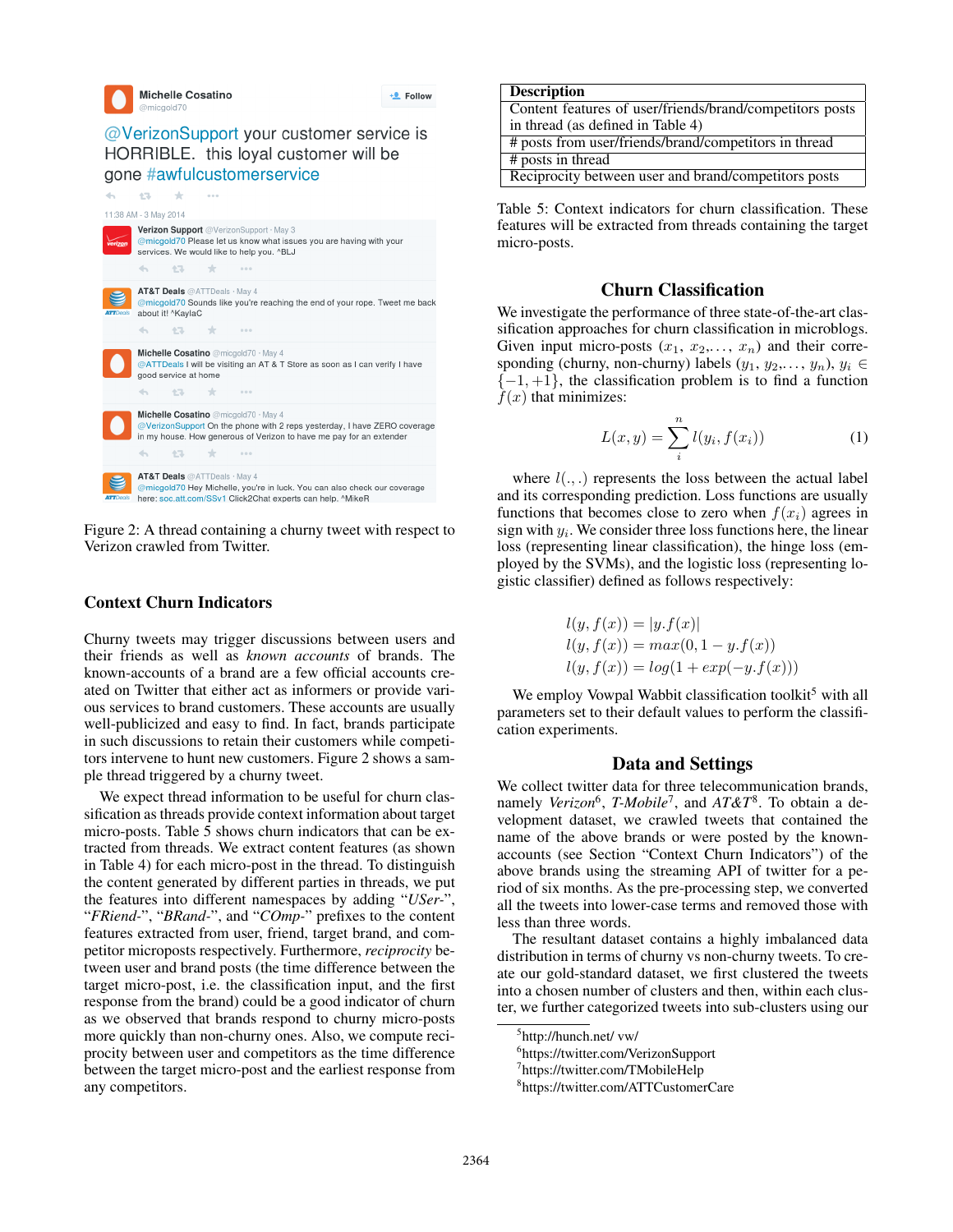|     |                 | Verizon |         | <b>T-Mobile</b> |          |         | AT&T     |         |         |          |
|-----|-----------------|---------|---------|-----------------|----------|---------|----------|---------|---------|----------|
|     | <b>Features</b> | classic | hinge   | logistic        | classic  | hinge   | logistic | classic | hinge   | logistic |
| (1) | Unigram         | 56.5    | 60.1    | 59.6            | 63.5     | 64.4    | 66.1     | 62.2    | 66.3    | 67.2     |
| (2) | base:Uni+bigram | 67.1    | 72.8    | 69.9            | 67.3     | 65.9    | 69.8     | 74.6    | 74.9    | 75.4     |
|     | $base+Content$  | $73.4*$ | $75.4*$ | $73.8*$         | $68.3*$  | $68.1*$ | $70.6*$  | $75.4*$ | $77.7*$ | $78.5*$  |
| (3) |                 | (6.3)   | (2.6)   | (3.9)           | (1.0)    | (2.2)   | (0.8)    | (0.8)   | (2.8)   | (3.1)    |
| (4) | base+Demog.     | 68.5    | 73.4    | 70.9            | 67.6     | $69.6*$ | 68.9     | 74.8    | $76.5*$ | 75.7     |
|     |                 | (1.4)   | (0.6)   | (1.0)           | (0.3)    | (3.7)   | $(-0.9)$ | (0.2)   | (1.6)   | (0.3)    |
| (5) | base+Context    | $71.1*$ | $73.8*$ | $72.0*$         | $65.0*$  | $70.5*$ | $70.0*$  | $77.4*$ | $77.0*$ | $77.8*$  |
|     |                 | (4.0)   | (1.0)   | (2.1)           | $(-2.3)$ | (4.6)   | (0.2)    | (2.8)   | (2.1)   | (2.4)    |
| (6) | All             | $72.8*$ | $76.8*$ | $75.4*$         | $70.3*$  | $70.2*$ | $74.4*$  | $78.2*$ | $80.0*$ | $78.5*$  |
|     |                 | (5.7)   | (4.0)   | (5.5)           | (2.9)    | (4.3)   | (4.7)    | (3.7)   | (5.0)   | (3.1)    |

Table 6: F1 Performance of target-dependent churn classification based on different indicators evaluated over three brands. Values in parenthesis show F1 improvement over the baseline, base:Uni+bigram.

manually created list of potential churny terms. We then randomly sampled data from all these clusters (including those that do not contain any churny keywords) for manual annotation. The first round of clustering helps to tackle data redundancy, while the second round helps to capture a fair distribution of churny tweets. We emphasize that learning churn classification is independent of this clustering step as each sub-cluster may contain both positive and negative examples (see "preliminary analysis" Section).

We asked three annotators to manually label the resultant tweets as churny or non-churny with respect to each target brand. Finally we obtained 447 and 1543 churny and non-churny tweets for Verizon, 95 and 978 churny and nonchurny tweets for T-mobile, and 402 and 1389 churny and non-churny tweets for AT&T<sup>9</sup>. We weight the positive examples by the ratio of negative to positive examples to deal with imbalanced classification input.

Inter-annotator agreement is computed based on Fleiss' kappa measure (Fleiss 1971). This measure is computed over all the instances labeled by three annotators: the resultant  $\kappa$  value is 0.62 that indicates substantial agreement among annotators (Fleiss 1971). We also report Cohen's kappa value computed over 1073 instances related to Tmobile that were independently labeled by the first author of this paper and compared against the aggregation of the three annotators judgments over these instances. The resultant Cohen's kappa value is 0.93 that indicates substantial annotation agreement as well (note that the above two  $\kappa$  values are not directly comparable).

#### Results

In the experiments, we report the classification performance (F1-score) over the churn class. We performed all the experiments through 10-fold cross validation and used the two-tailed paired t-test  $\rho < 0.01$  for significance testing. Throughout this Section, we use the asterisk mark (\*) to indicate significant improvement over the baseline.

Since there is no previous work on churn classification in microblogs, we resort to n-gram models to determine a baseline for this task (note that ngram models lead to relatively good performance on various text classification problems). We experimented with ngrams  $(n=\{1...3\})$  and their combination both at the word and character levels. We found that the combination of unigrams and bigrams at the word level leads to the best performance. As such we considered this setting as the baseline for this task.

Table shows the F1 Performance based on different indicators evaluated over three brands. Row (2) shows that the combination of unigrams and bigrams greatly improves the performance over unigrams. Row (3) shows that the content indicators (see Table 4) significantly improve the performance over the baseline for all brands and through all the three classic, hinge, and logistic classifiers. Similarly row (5) shows that adding the context indicators (see Table 5) to the baseline features almost always significantly improve the performance except in the case of liner classifier on T-mobile data that results in a comparable performance. The results also show that, although adding demographic features (see Table 3) slightly improve the baseline, the difference is not often significant. We correlate this to the very complex patterns of user activities in social media that are often difficult to capture.

Table at row (6) shows that combining all the demographic, content, and context features together significantly improve the performance over the baseline. However, it does not lead to the best results in only two cases (see the performance of classic and hinge models at rows (3) and (5) for Verizon and T-Mobile respectively), as highlighted in Table . This motivated us to conduct an ablation study to investigate the effect of different indicators on target-specific churn classification in microblogs. In the subsequent Sections, we consider the hinge and logistic models for ablations analysis of content and context indicators and report the average F1 performance over the three brands.

#### Ablation Analysis of Content Chrun Indicators

Table shows the results of our ablation experiments with content indicators. "Content" shows the average performance when we only use content features. To conduct the ablation study we remove neighbor-

<sup>9</sup>Available at www.umiacs.umd.edu/∼hadi/chData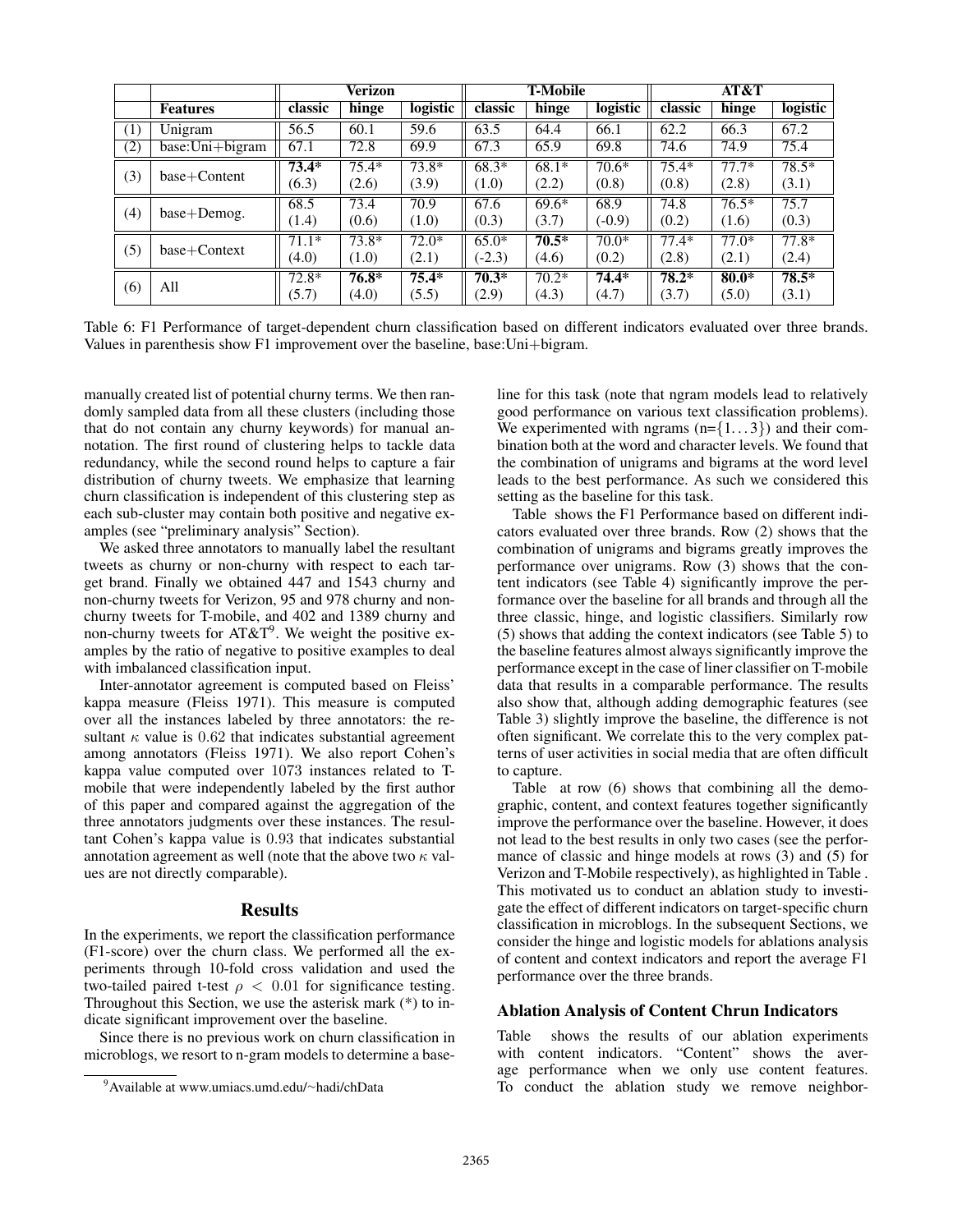| <b>Features</b> | <b>Hinge</b>             | Logistic                |
|-----------------|--------------------------|-------------------------|
| base:Uni+bigram | 71.2                     | 71.7                    |
| Content         | 73.7                     | 74.3                    |
| Content-Nighbr  | $\overline{72.3}(-1.4)$  | $\overline{73.3(-1.0)}$ |
| Content-SynComp | $\overline{73.4 (-0.3)}$ | $73.4(-0.9)$            |
| $Content-STN$   | $75.0 (+1.3)$            | 74.6 $(+0.3)$           |

Table 7: Ablation analysis of content-specific indicators. F1 values are averaged over three brands.

| <b>Features</b>                       | <b>Hinge</b>            | Logistic      |
|---------------------------------------|-------------------------|---------------|
| base:Uni+bigram                       | 71.2                    | 71.7          |
| base+Context                          | 73.8                    | 73.3          |
| $base+Context-user$                   | $\overline{71.9(-1.9)}$ | $72.3(-1.0)$  |
| base+Context-friend                   | $75.0 (+1.2)$           | $73.4 (+0.1)$ |
| base+Context-competitor 74.4 $(+0.6)$ |                         | $73.1(-0.2)$  |
| $base+Context-brand$                  | 74.5 $(+0.7)$           | $73.1(-0.2)$  |

Table 8: Ablation analysis of context-specific indicators. F1 values are averaged over three brands.

ing words (Content−Nighbr), syntactic and comparative (Content−SynComp), as well as sentiment, tense, and news indicator (Content−STN) features from the content features and report the average performance over the three brands.

As Table shows, neighboring words as well as syntactic and comparative features are important indicators as their removal reduces the average F1 performance. However, removing sentiment and tense features improves the performance but not significantly. Note that, the sentiment features may not accurately capture the sentiment with respect to the target brand mainly due to the negation effect. Also, as for the tense features, our observation shows that the majority of micro-posts have a present or future tense and as such, in contrast to our expectation, this feature may not be effective for churn classification. Table shows that removing the STN features from the combination of all features leads to a comparable performance with no significant change.

#### Ablation Analysis of Context Churn Indicators

In this experiments, we evaluate the effect of different parties contributing to threads (users, friends, brands, and competitors) on the churn classification performance. Table 8 shows the results of our ablation experiments.

As the results show, if we remove the context features that were obtained from users activities in the thread, i.e. (base+Context−user), the performance significantly reduces as compared to when we use all such features (base+Context). On the other hand, removing context features obtained from friends activities significantly improves the performance. This suggests that friends activities in threads might not be important for churn classification. We also observed the same results by removing such features from the combination of all features (see All−friend in Table ).

We also analyzed the correlation of different churn indicators with class labels based on Information Gain Ratio using

| <b>Selected Features</b> | Hinge         | Logistic     |
|--------------------------|---------------|--------------|
| $base: Uni + bigram$     | 71.2          | 71.7         |
| A11                      | 75.7          | 76.1         |
| $All - STN$              | 76.1 $(+0.4)$ | $75.8(-0.3)$ |
| $All$ -friend            | $76.3 (+0.6)$ | 76.1(0.0)    |
| $All - STN - friend$     | $76.1 (+0.4)$ | $75.8(-0.3)$ |

Table 9: Ablation analysis of selected churn indicators. F1 values are averaged over three brands.

the Verizon data. The top three most demographic indicatives are in order (1) *average friend active days about competitors*, (2) *average friend posts about competitors*, and (3) *average friend active days about brand*. The corresponding content indicatives are in order (1) *OBject=verizon* where verizon is the object of the micro-post, (2) "*L1=leaving*" where L1 is the first left neighboring word of brand as in *I am leaving Verizon*), and (3) "*poss contract my*" that indicates the possession modifier syntactic relation between the words "my" and "contract" as in "*my contract is over*". The corresponding context indicatives are all from user posts in threads and are in order (1) "*USer leaving*", (2) "*USer contract*", and (3) "*USer dobj leave verizon*" that indicates direct object relation between the transitive verb "leave" and the brand as in "*I want to leave Verizon*").

#### Related Work

Despite the numerous applications of user retention and the availability of public user generated contents in microblogs, target-specific churn classification appears to be underexplored in microblogs. The majority of previous works extensively studied churn classification on Call-Record data (CRD) in the context of social graphs (Verbeke, Martens, and Baesens 2014; Huang, Kechadi, and Buckley 2012; Karnstedt et al. 2010) and to a lesser extent on online gaming (Kawale, Pal, and Srivastava 2009) and chat / forum communities (Karnstedt et al. 2011; Oentaryo et al. 2012; Patil et al. 2013). Research on CRD, utilized various indicators including user information such as age, gender, bill frequency, account balance, outstanding charges, and call details such as call duration, prices and fees etc, as well as historical information of bills and payments, and social relations based on incoming / outgoing calls. Churn classification in the game and forum domains also utilized various user-specific features such as age and gender as well as features obtained from social relations among people. Recently (Dave et al. 2013) presented a churn classifier for recommender systems. The approach utilizes user-specific features such as user ratings and the time that users spend on items to predict churn in recommender systems.

To the best of our knowledge, churn classification has been unexplored in microblogs. However, microblog platforms provide publicly available user-generated contents about different aspects of brands that can be effectively utilized to identify potential churners. In this work, we utilized such contents as well as other social signals for targetdependent churn classification in microblogs.